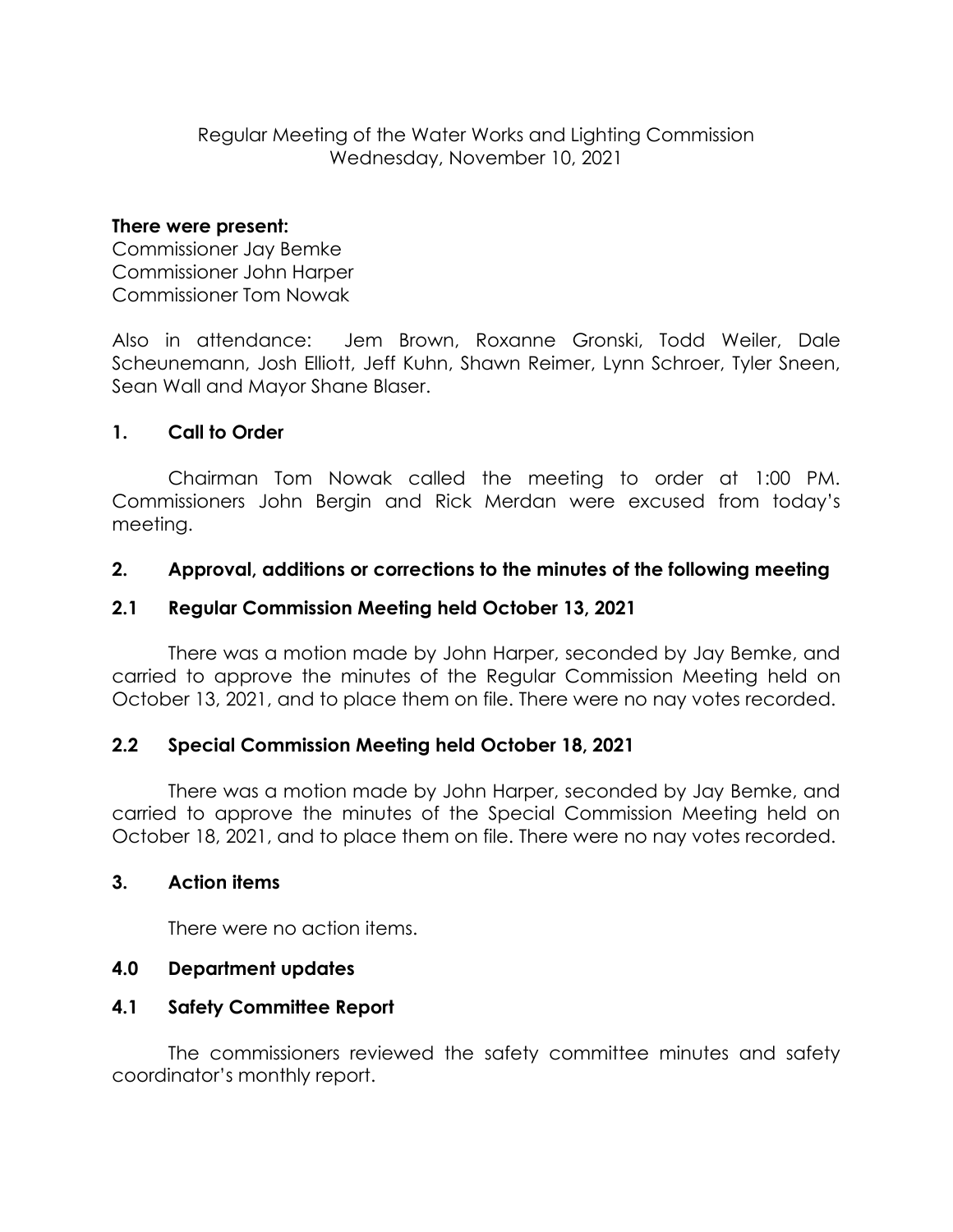#### **4.2 Line Superintendent's Report**

This report was reviewed and October after-hour call-ins were discussed.

### **4.3 Water Department Operations Report**

This report was reviewed and October water projects were discussed.

## **4.4 Customer Support Supervisor's Report**

This report was reviewed and the winter moratorium for residential electric disconnections which began November 1st was discussed.

## **4.5 Director of Finance's Report**

This report was reviewed and the financial statements/cash flow reports were discussed. Jeff Kuhn stated that 2020's non-operating income includes the large contribution from Matalco to provide electric service to their new facility.

## **4.6 Information System's Administrator's Report**

This report was reviewed and October projects were discussed. In Matt Stormoen's absence, Jem Brown stated that Matt is continuing to work on the cyber security project with a multi-factor authentication solution. This project will focus on making it much harder for an outside attacker to access our internal data. Matt feels this is a necessary security layer to protect our data and is hoping to have this solution in place before the end of the year.

# **4.7 Conservation Manager's Report**

This report was reviewed and discussed. Shawn Reimer worked with our MEUW Safety Director, Sean Wall, on transitioning MSDS (Material Safety Data Sheets) to online which allows employees immediate access to the chemical MSDS documents via phone or computer access.

Shawn Reimer stated that FOCUS lighting program incentives may be limited in 2022. Because of this he has been focused on reaching out to the commercial customers and making them aware of these rebates and performing onsite energy assessments for commercial customers.